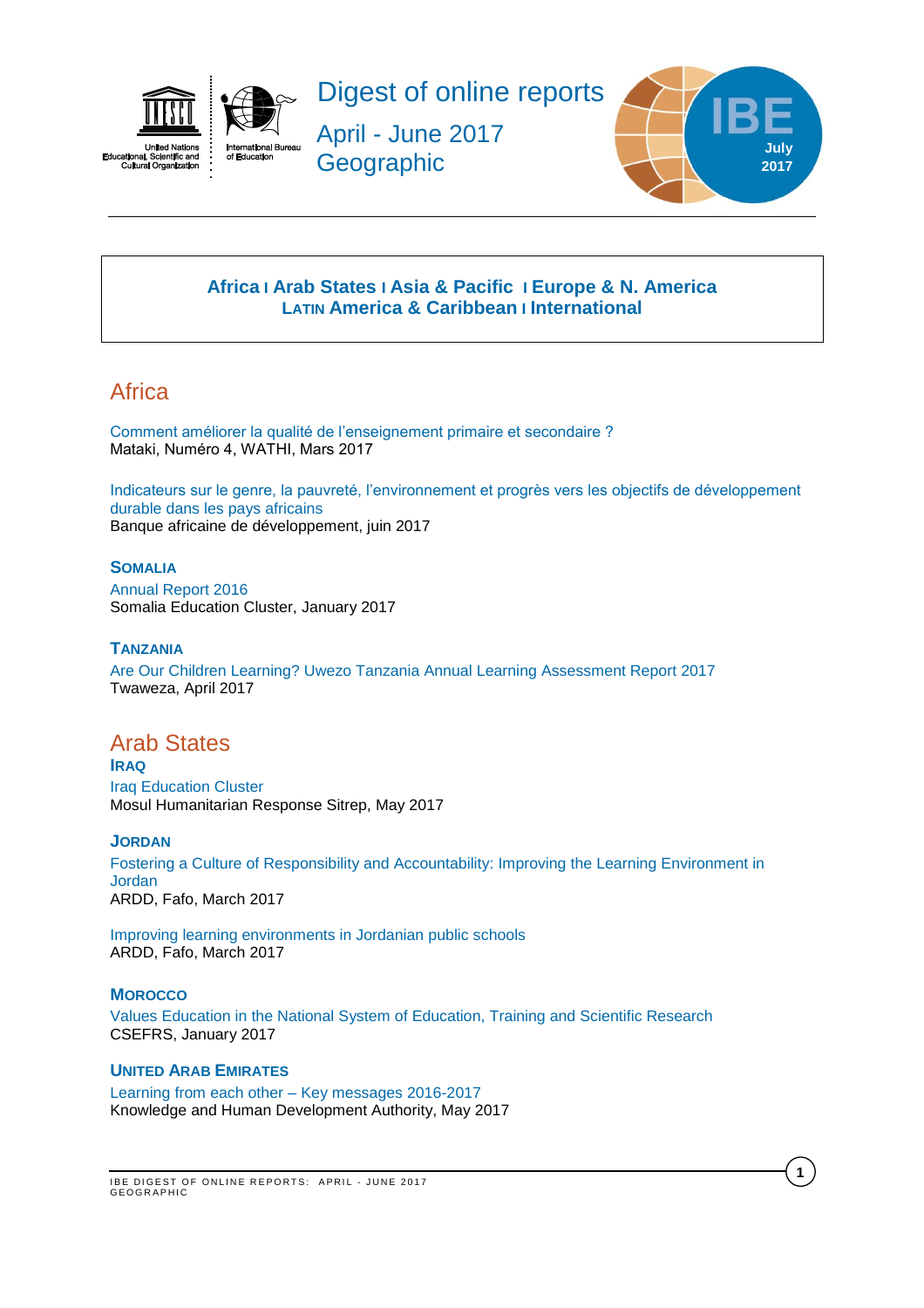# Asia & Pacific

## **TURKEY**

[Content Analysis of Curriculum-Related Studies in Turkey between 2000 and 2014](http://search.proquest.com/central/docview/1912501534/fulltextPDF/726D76EF98C439FPQ/2?accountid=41859) E. Akşan, A. Baki, ,Kuram ve Uygulamada Egitim Bilimleri V.17(3). June 2017 (ProQuest)

## **VIETNAM**

[As we grow up, vol. 1: What is happening to me?](http://unesdoc.unesco.org/images/0024/002446/244640e.pdf) Hanoi Writers' Association Publishing House, 2015

[As we grow up, vol. 2: A multi-chamber heart](http://unesdoc.unesco.org/images/0024/002446/244641e.pdf) Hanoi Writers' Association Publishing House, 2015

[As we grow up, vol. 3: Stories of love](http://unesdoc.unesco.org/images/0024/002446/244642e.pdf) Hanoi Writers' Association Publishing House, 2015

# <span id="page-1-0"></span>Europe & N. America

## **Europe**

Intersections – [Politiques et pratiques pour l'enseignement des religions et des visions non religieuses](https://rm.coe.int/16806cd2f6)  [du monde en éducation interculturelle](https://rm.coe.int/16806cd2f6) Conseil de l'Europe, 2015

[Key Data on Teaching Languages at School in Europe –](https://webgate.ec.europa.eu/fpfis/mwikis/eurydice/images/0/06/KDL_2017_internet.pdf) 2017 Edition Eurydice Report European Commission/EACEA/Eurydice, 2017

[Structural Indicators for Inclusive Systems in and around Schools](https://bookshop.europa.eu/en/structural-indicators-for-inclusive-systems-in-and-around-schools-pbNC0116894/) P. Downes et al, Network of Experts in Social Sciences of Education and Training, 2017

## **ALBANIA**

[Albania: education policy review; issues and recommendations](http://unesdoc.unesco.org/images/0024/002479/247993e.pdf) UNESCO, 2017

## **BELGIUM**

[Pacte pour un enseignement d'excellence -](http://www.pactedexcellence.be/wp-content/uploads/2017/04/PACTE-Avis3_versionfinale.pdf) Avis n°3 du groupe central Ministère de la Fédération Wallonie-Bruxelles,

## **France**

[Je dis, tu parles, nous écoutons : apprendre avec l'oral](http://ife.ens-lyon.fr/vst/DA-Veille/117-avril-2017.pdf) Dossier de veille de l'IFE, n°117, avril 2017

Le manuel scolaire [: Au-delà de l'outil pédagogique, l'objet politico-social](http://edso.revues.org/2014) Atfa Memaï, Abla Rouag, Education et Socialisation n°43, Cahiers du CERFEE, 2017

[Qualité de vie à l'école](https://www.cnesco.fr/fr/qualite-de-vie-a-lecole/)

Conseil national d'évaluation du système scolaire (CNESCO), 2017

[Vision prospective partagée des emplois et des compétences -](http://www.strategie.gouv.fr/sites/strategie.gouv.fr/files/atoms/files/fs-rapport-rec-vppec-numerique-8juin-final_0.pdf) La filière numérique France Stratégie, juin 2017

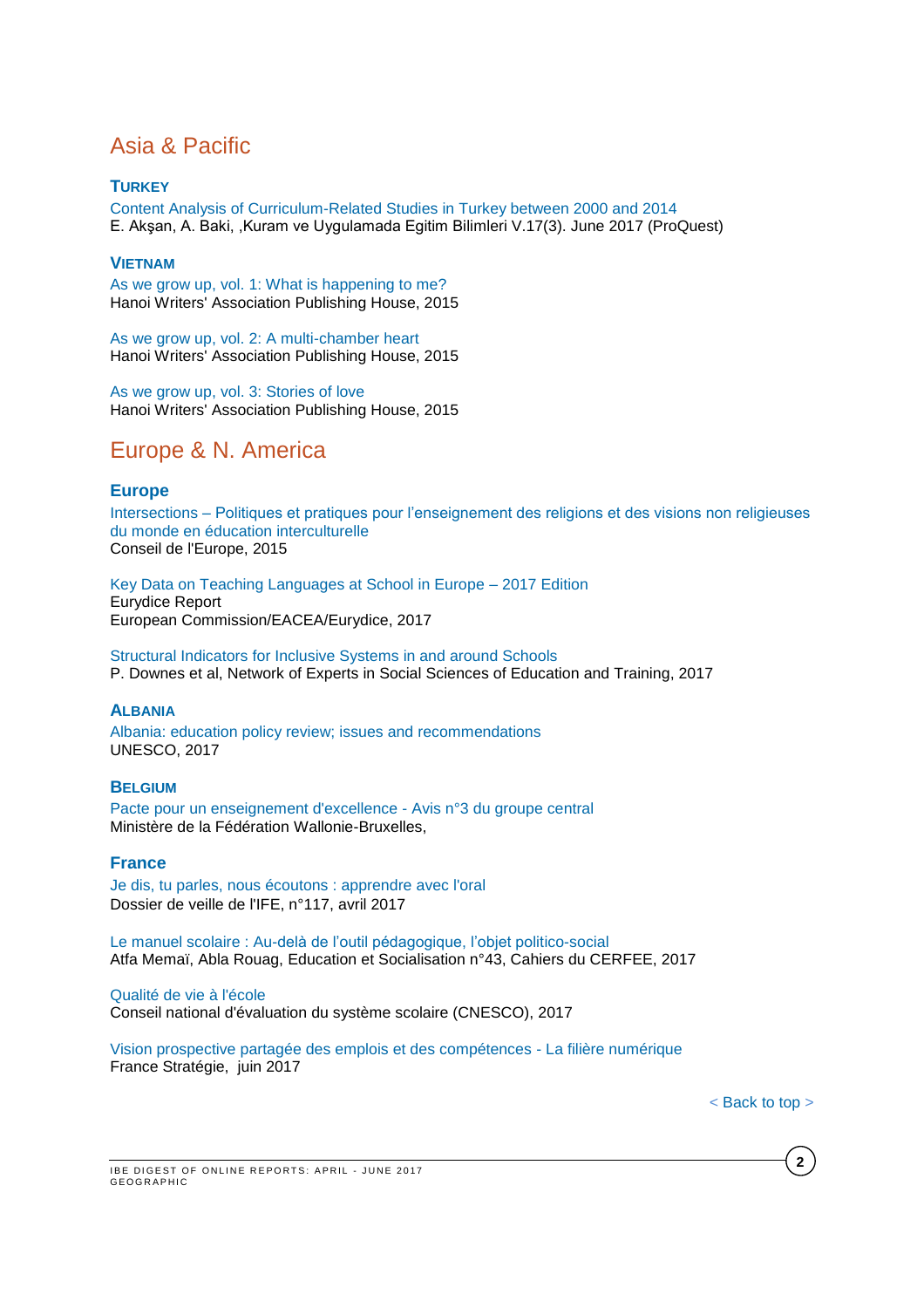#### **ROMANIA**

OECD Reviews of Evaluation and [Assessment](http://www.oecd-ilibrary.org/education/romania-2017_9789264274051-en) in Education: Romania 2017 Hannah Kitchen et al., OECD, May 2017

### **UK**

[Preparing teachers for diversity. The role of initial teacher education: final report](https://publications.europa.eu/fr/publication-detail/-/publication/b347bf7d-1db1-11e7-aeb3-01aa75ed71a1) European Commission, 2017

[Preventing psychosocial risks and work-related stress in secondary schools](https://www.csee-etuce.org/images/attachments/Report_ETUCE_EFEE_Stress_reduction_project_FFAW-ISTAS_120416_2.pdf) FFAW, ISTAS, 2016

Research for CULT Committee - [Migrant Education: Monitoring and Assessment](http://www.europarl.europa.eu/RegData/etudes/STUD/2017/585903/IPOL_STU(2017)585903_EN.pdf) Miguel Àngel Essomba, Anna Tarrés and Núria Franco-Guillén European Parliament, 2017

[Unexpected school reform: academisation of primary schools in England](http://eprints.lse.ac.uk/69027/) A.Eyles et al., Centre for Economic Performance, 2017

#### **USA**

[The 2017 Brown Center Report on American Education: How Well Are American Students Learning?](https://www.brookings.edu/wp-content/uploads/2017/03/2017-brown-center-report-on-american-education.pdf) Brown Center on Education Policy at Brookings, March 2017

[The Condition of Education 2017](https://nces.ed.gov/pubsearch/pubsinfo.asp?pubid=2017144) National Center for Education Statistics, 2017

[A counterintuitive approach to improving math education: Focus on English language arts teaching](https://www.brookings.edu/research/a-counterintuitive-approach-to-improving-math-education-focus-on-english-language-arts-teaching/) Susanna Loeb, the Brookings Institution, 6 April 2017

[Indicators of School Crime and Safety: 2016](https://nces.ed.gov/pubs2017/2017064.pdf) Lauren Musu-Gillette and oth., NCES, May 2017

[Landscape in Teacher Preparation: Undergraduate Secondary Education](http://www.nctq.org/dmsView/Landscapes_-_2017_UG_Secondary) National Council for Teacher Quality (NCTQ), May 2017

[National early childhood care and education quality monitoring systems](https://www.brookings.edu/wp-content/uploads/2017/04/global_20170427_early-childhood-care.pdf) Kate Anderson et al. Center for Universal Education At Brookings, April 2017

[A Quarter Century of Changes in the Elementary and Secondary Teaching Force: From 1987 to 2012](https://nces.ed.gov/pubs2017/2017092.pdf) Richard Ingersoll and Lisa Merrill, NCES, April 2017

[Regulatory Reform Task Force Progress Report](https://www2.ed.gov/documents/press-releases/regulatory-reform-task-force-progress-report.pdf?utm_content=&utm_medium=email&utm_name=&utm_source=govdelivery&utm_term=) Department of Education, May 2017

[Reimagining the School Day: Innovative Schedules for Teaching and Learning](https://cdn.americanprogress.org/content/uploads/2017/02/22121614/022217_InnovativeSchool-brief.pdf) Meg Benner, Lisette Partelow, Center for American Progress, 2017

[The State of Preschool 2016](http://nieer.org/wp-content/uploads/2017/05/YB2016_StateofPreschool2.pdf)

W. Steven Barnett et al. National Institute for Early Education Research, 2017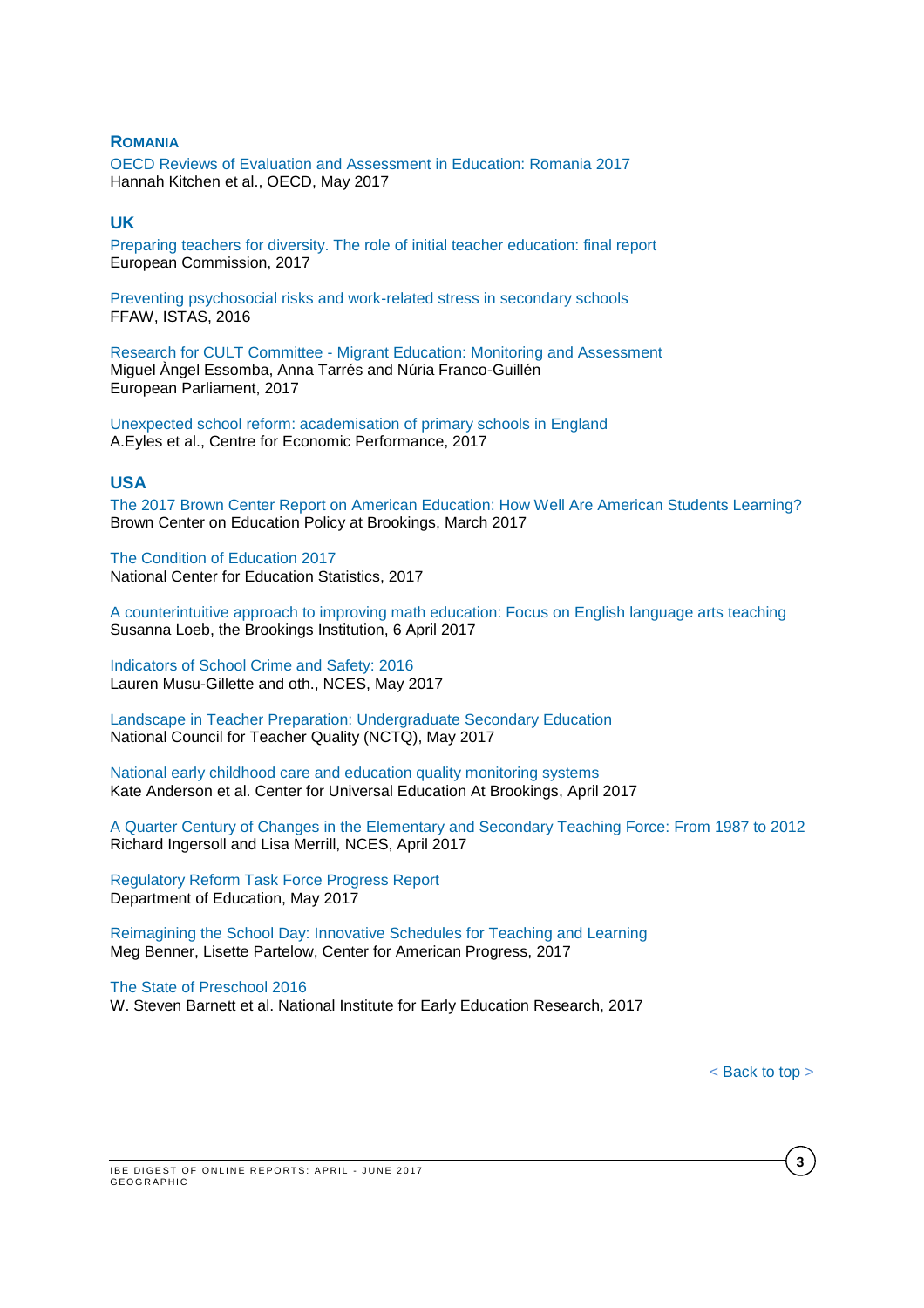# <span id="page-3-0"></span>Latin America & Caribbean

Hoja de Ruta de Implementación de ODS 4 - [E2030 para América Latina y El Caribe: informe](http://unesdoc.unesco.org/images/0024/002498/249810s.pdf) OREALC, 2017 [English](http://unesdoc.unesco.org/images/0024/002498/249810e.pdf)

[Indigenous Knowledge and practices in Education in Latin America. Exploratory analysis of how](http://unesdoc.unesco.org/images/0024/002477/247754E.pdf)  [indigenous cultural worldviews and concepts influence regional educational policy](http://unesdoc.unesco.org/images/0024/002477/247754E.pdf) UNESCO Santiago Office, 2017 **[Spanish](http://unesdoc.unesco.org/images/0024/002477/247754S.pdf)** 

[Suficiencia, equidad y efectividad de la infraestructura escolar en América Latina según el TERCE](http://unesdoc.unesco.org/images/0024/002475/247571s.pdf) OREALC, 2017 [English](http://unesdoc.unesco.org/images/0024/002475/247571e.pdf)

## **Chile**

[3° ciclo, enseñanza media: comunidad de cuidado de curso y fortalecimiento socioemocional; sentirse](http://unesdoc.unesco.org/images/0024/002446/244694s.pdf)  [seguros en ambientes seguros](http://unesdoc.unesco.org/images/0024/002446/244694s.pdf) OREALC, 2015

#### **Mexico**

[La atención educativa de niñas niños y adolescentes](http://publicaciones.inee.edu.mx/buscadorPub/P2/A/324/P2A324.pdf) indígenas INEE, 2017

[Criterios técnicos para el desarrollo, uso y mantenimiento de instrumentos de evaluación](http://publicaciones.inee.edu.mx/buscadorPub/P1/E/104/P1E104.pdf) Instituto Nacional para la Evaluación de la Educación (INEE), Mayo 2017

[ECEA 5: Materiales de apoyo educativo](http://publicaciones.inee.edu.mx/buscadorPub/P2/A/325/P2A325.pdf) INEE, 2017

[La educación obligatoria en México informe 2017](http://publicaciones.inee.edu.mx/buscadorPub/P1/I/242/P1I242.pdf)  Instituto Nacional para la Evaluación de la Educación (INEE), 2017

[Estimating the effects of a low-cost early stimulation and parenting education programme in Mexico](http://www.3ieimpact.org/media/filer_public/2017/04/24/ie57-mexico-childcare.pdf)  Impact Evaluation Report 57,

Sergio Cardenas and oth., International Initiative for Impact Evaluation (3ie), April 2017

Estudio comparativo [de la propuesta curricular de ciencias en la educación obligatoria en México y](http://publicaciones.inee.edu.mx/buscadorPub/P1/F/211/P1F211.pdf)  [otros países](http://publicaciones.inee.edu.mx/buscadorPub/P1/F/211/P1F211.pdf)  Instituto Nacional para la Evaluación de la Educación (INEE), 2017

#### **Peru**

Revisión [de las políticas educativas 2000-2015: continuidades en las políticas públicas en educación](http://unesdoc.unesco.org/images/0024/002491/249171s.pdf)  [en Perú: aprendizajes, docentes y gestión descentralizada](http://unesdoc.unesco.org/images/0024/002491/249171s.pdf) UNESCO Office Lima, 2017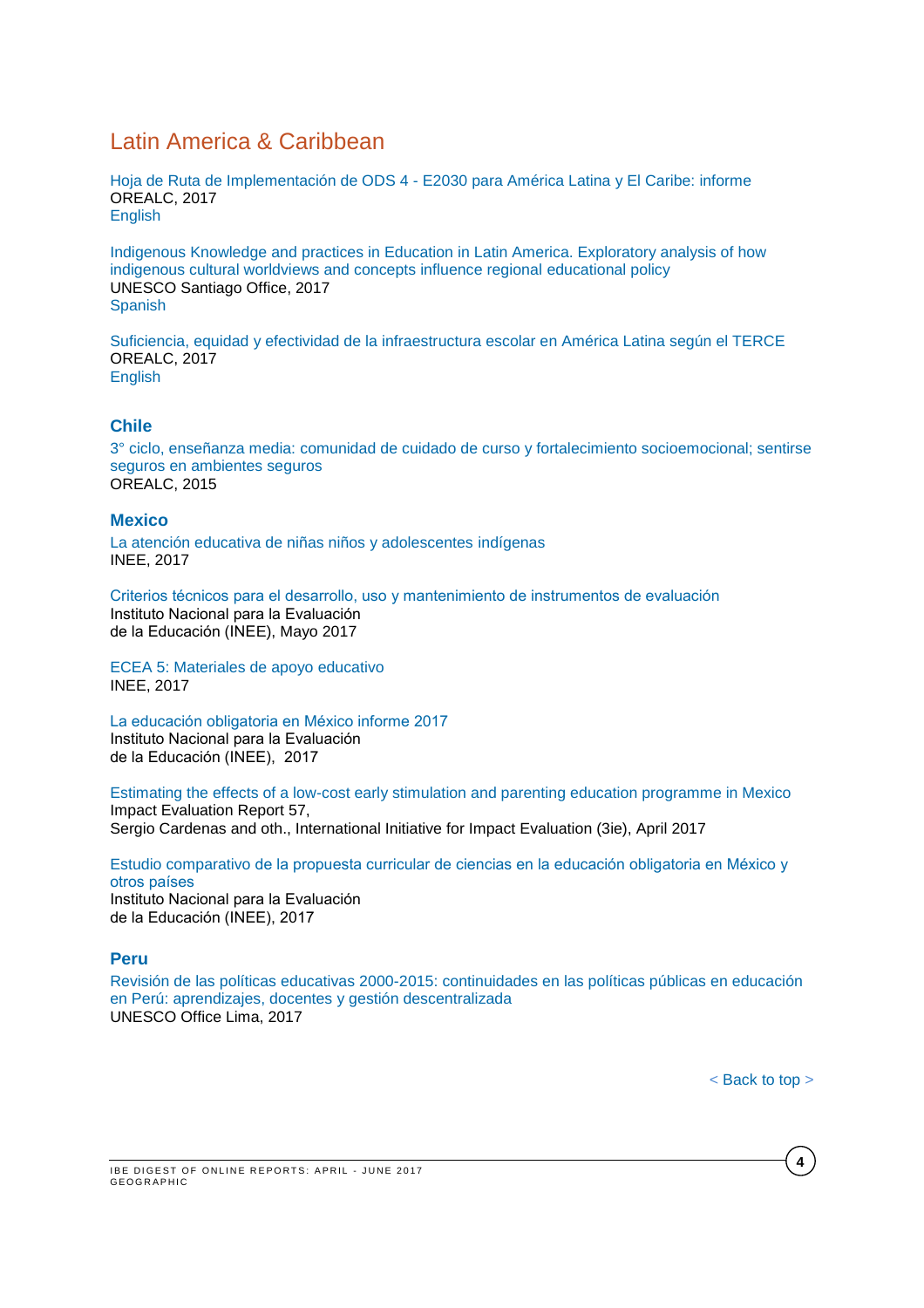## <span id="page-4-0"></span>International

[Global Education Cluster 2016 Report and Key Achievements](http://educationcluster.net/wp-content/uploads/2017/04/Global-Education-Cluster-2016-Report_FINAL_2017-03-22.pdf) Education Cluster, April 2017

[Global Report: Self-Advocacy for Inclusion](http://inclusion-international.org/wp-content/uploads/2016/11/Global-report-on-self-advocacy.pdf) Inclusion International, October 2016

#### **OECD**

[The Nature of Problem Solving: Using Research to Inspire 21st Century Learning](http://www.oecd-ilibrary.org/education/the-nature-of-problem-solving_9789264273955-en) OECD, 2017

[PISA 2015 Results \(Volume III\): Students' Well-Being](http://www.oecd-ilibrary.org/docserver/download/9817021e.pdf?expires=1493107433&id=id&accname=guest&checksum=5DF0F1DD2AAF90FC509BB7330C5B10FE) OECD, April 2017 [Français](http://www.oecd.org/pisa/PISA-a-la-loupe-71-Les-eleves-sont-ils-heureux.pdf)

[PISA 2015 Results \(Volume IV\) Students' Financial Literacy](http://www.oecd-ilibrary.org/education/pisa-2015-results-volume-iv_9789264270282-en) OECD, May 2017

[What do we know about teachers' selection and professional development in high performing](http://www.oecd-ilibrary.org/docserver/download/87acdc87-en.pdf?expires=1491889792&id=id&accname=guest&checksum=2ADDFF17F15AFC177090493D67B3B7CE)  [countries?](http://www.oecd-ilibrary.org/docserver/download/87acdc87-en.pdf?expires=1491889792&id=id&accname=guest&checksum=2ADDFF17F15AFC177090493D67B3B7CE) OECD, March 2017

#### **UNESCO**

[Biodiversity learning kit, vol. 2: activities](http://unesdoc.unesco.org/images/0024/002459/245982e.pdf) UNESCO, 2017 [Spanish](http://unesdoc.unesco.org/images/0024/002459/245984s.pdf)

[Climate Change Education for Asia Pacific Small Island Developing States](http://unesdoc.unesco.org/images/0024/002443/244336e.pdf) UNESCO Office Jakarta, 2016

[Education about the Holocaust and preventing genocide: a policy guide](http://unesdoc.unesco.org/images/0024/002480/248071e.pdf) UNESCO, 2017

[Escuelas en acción, ciudadanos del mundo para el desarrollo sostenible: guía para el profesorado](http://unesdoc.unesco.org/images/0024/002491/249129s.pdf) UNESCO, 2017

[Faire face au changement climatique: guide sur l'action climat destiné aux établissements scolaires](http://unesdoc.unesco.org/images/0024/002478/247820f.pdf) UNESCO, 2017

[A guide for ensuring inclusion and equity in education](http://unesdoc.unesco.org/images/0024/002482/248254E.pdf) UNESCO 2017

Historical efforts to implement the UNESCO 1974 [recommendation on Education in light of 3 SDGs](http://unesdoc.unesco.org/images/0024/002472/247275e.pdf)  [targets: UNESCO Recommendation concerning Education for International Understanding, Co](http://unesdoc.unesco.org/images/0024/002472/247275e.pdf)[operation and Peace, And Education relating to Human Rights and Fundamental Freedoms \(1974\)](http://unesdoc.unesco.org/images/0024/002472/247275e.pdf) Claire Mc Evoy, UNESCO, 2016

[Let's decide how to measure school violence](http://unesdoc.unesco.org/images/0024/002469/246984e.pdf) Global education monitoring report: policy paper, no.29, UNESCO, 2017<br>French Spanish [Spanish](http://unesdoc.unesco.org/images/0024/002469/246984s.pdf)

**5**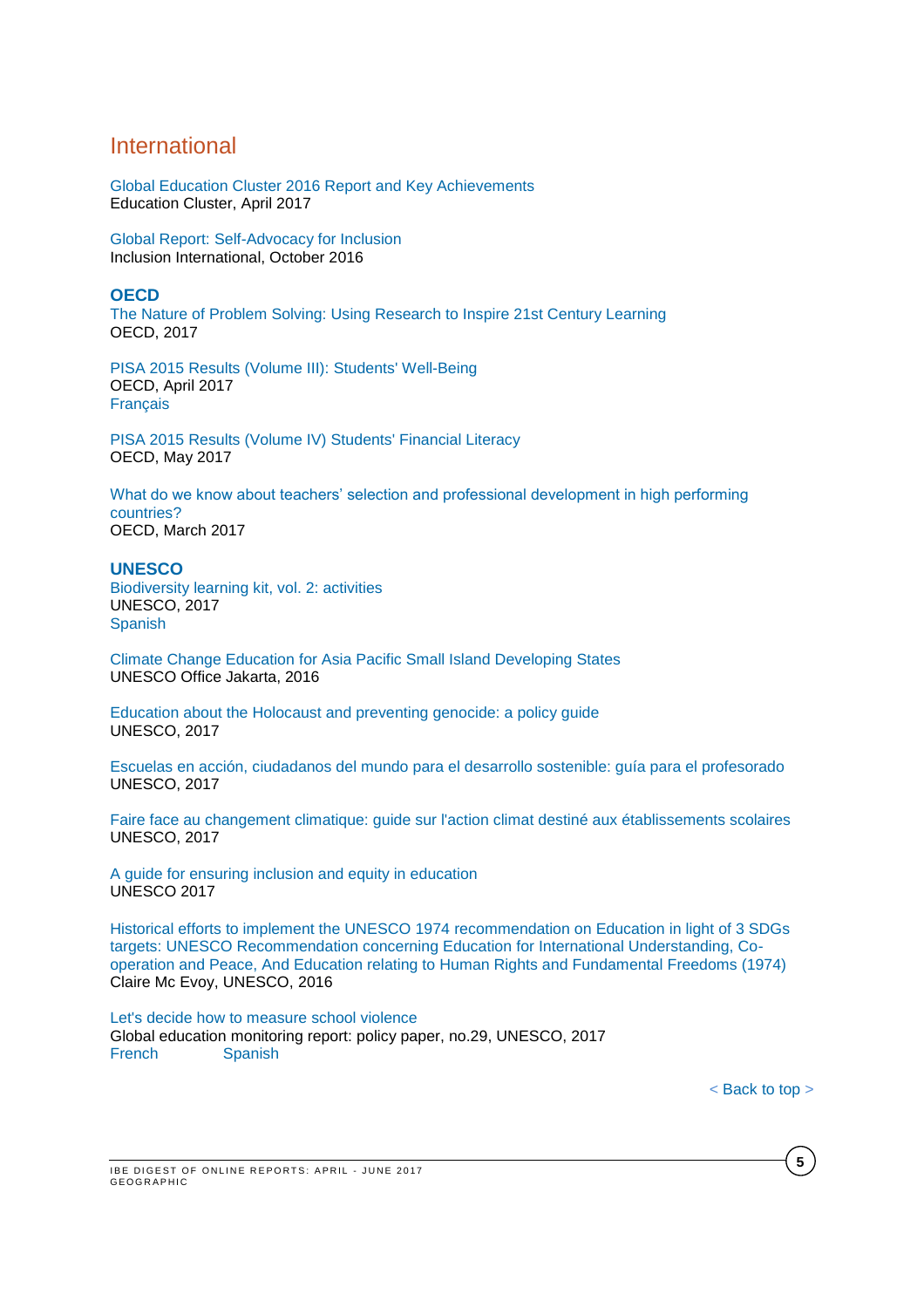[Preventing violent extremism through education: a guide for policy-makers](http://unesdoc.unesco.org/images/0024/002477/247764e.pdf) Lynn Davies, UNESCO, 2017

[La Prévention de l'extrémisme violent par l'éducation: guide à l'intention des décideurs politiques](http://unesdoc.unesco.org/images/0024/002480/248087f.pdf) UNESCO, 2017

[Reading the past, writing the future: fifty years of promoting literacy](http://unesdoc.unesco.org/images/0024/002475/247563e.pdf) UNESCO, 2017

[Le réSEAU en action: Citoyens du monde connectés pour le développement durable: guide à](http://unesdoc.unesco.org/images/0024/002478/247837f.pdf)  [l'intention des enseignants](http://unesdoc.unesco.org/images/0024/002478/247837f.pdf) UNESCO, 2017

[SDG-Education 2030 Steering Committee Meeting: meeting report](http://unesdoc.unesco.org/images/0024/002496/249640e.pdf) UNESCO, 2016

### **UNESCO IBE**

[Curriculum in the Education 2030 Agenda: Latin America and the Caribbean](http://unesdoc.unesco.org/images/0024/002482/248238e.pdf) In-Progress Reflection No. 10on Current and Critical Issues in Curriculum, Learning and Assessment, IBE, 2017

[Global Citizenship Concepts in Curriculum Guidelines of 10 Countries: Comparative Analysis](http://unesdoc.unesco.org/images/0024/002477/247788E.pdf) In-Progress Reflection No. 9 on Current and Critical Issues in Curriculum, Learning and Assessment, UNESCO IBE, April 2017

[Training Tools for Curriculum Development: Personalized Learning](http://unesdoc.unesco.org/images/0025/002500/250057e.pdf) UNESCO-IBE,2017 [French](http://unesdoc.unesco.org/images/0025/002500/250057f.pdf) [Spanish](http://unesdoc.unesco.org/images/0025/002500/250057s.pdf)

[Training Tools for Curriculum Development: A Resource Pack for Gender-Responsive STEM](http://unesdoc.unesco.org/images/0025/002505/250567E.pdf)  **[Education](http://unesdoc.unesco.org/images/0025/002505/250567E.pdf)** UNESCO-IBE,2017

[Training Tools for Curriculum Development: Inclusive Student Assessment](http://unesdoc.unesco.org/images/0025/002500/250054e.pdf) UNESCO-IBE,2017

[Training Tools for Curriculum Development: Developing and Implementing Curriculum Frameworks](http://unesdoc.unesco.org/images/0025/002500/250052e.pdf) UNESCO-IBE,2017 [French](http://unesdoc.unesco.org/images/0025/002500/250052f.pdf)

#### **UNESCO-IIEP,**

[Conflict-sensitive and risk-informed planning in education: lessons learned](http://unesdoc.unesco.org/images/0024/002471/247146e.pdf) UNESCO-IIEP, 2017 **[French](http://unesdoc.unesco.org/images/0024/002471/247146f.pdf)** 

#### **UNESCO UIS**

[The Data revolution in education](http://unesdoc.unesco.org/images/0024/002477/247780e.pdf) UNESCO-UIS, 2017

[Education and disability](http://unesdoc.unesco.org/images/0024/002475/247516e.pdf) UIS, 2017